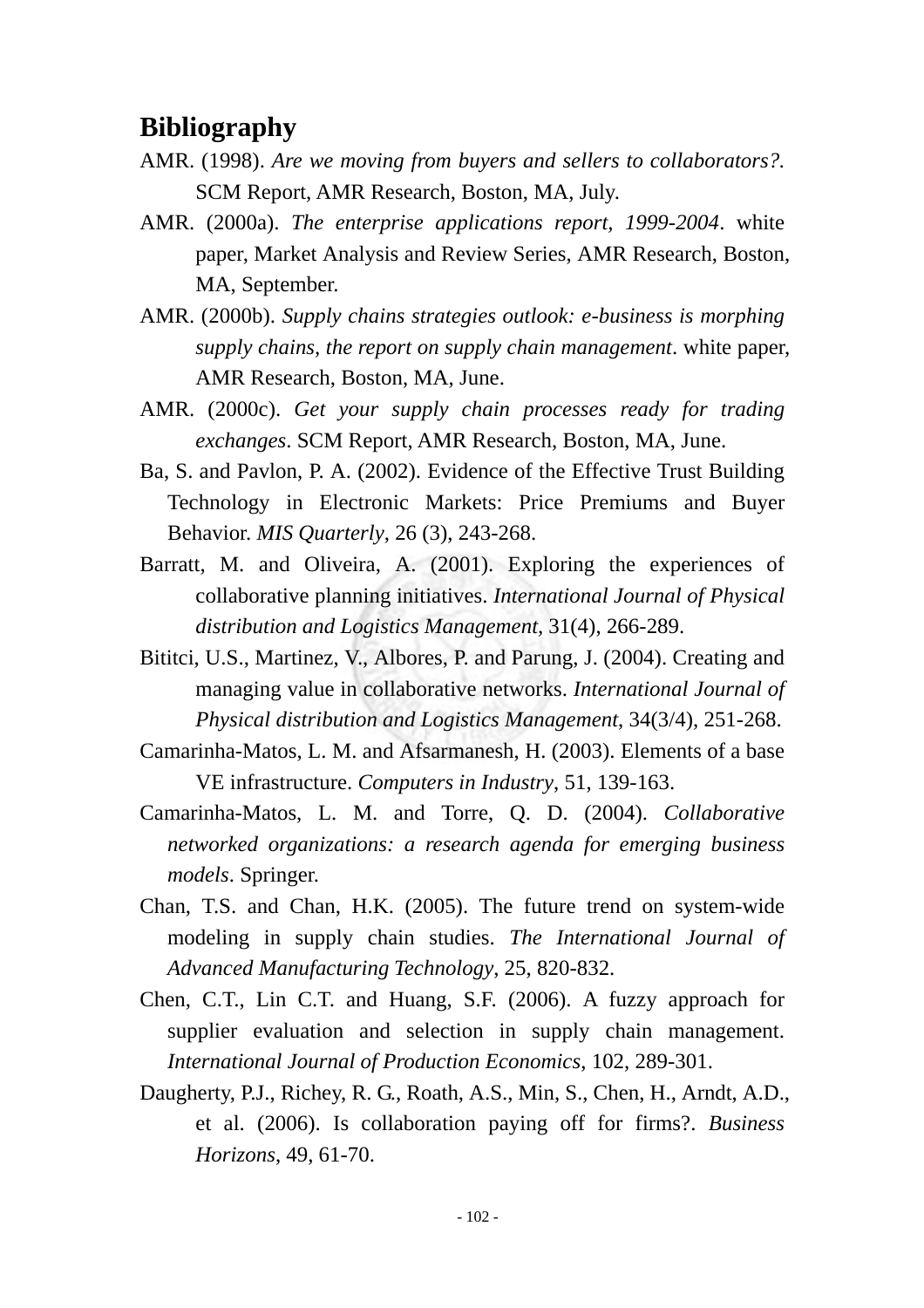- Dickson, G.W. (1996). An analysis of vendor selection systems and decisions. *Journal of Purchasing*, 2(1), 5-17.
- ECR Europe, (2002). *European CPFR insights*. retrieved September 8, 2006, from http://www.ecrnet.org/04-publications/blue\_books/ pub\_2002\_cpfr\_european\_insights.pdf
- Fischer, M., Jahn, H. and Teich, T. (2004). Optimizing the selection of partners in production networks. *Robotics and Computer-Integrated Manufacturing*, 20, 593-601.
- Fliedner, G. (2003). CPFR: an emerging supply chain tool. *Industrial Management and Data Systems*, 103(1), 14-21.
- Folinas, D., Manthou, V., Sigala, M. and Vlachopoulou, M. (2004). E-volution of a supply chain: cases and best practices. *Internet Research*, 14(4), 274-283.
- Hartono, E. and Holsapple, C. (2004). Theoretical foundations for collaborative commerce research and practice. *Information Systems and e-Business Management*, 2, 1-30.
- Holsapple, C.W. and Singh, M. (2000). Toward a unified view of electronic commerce, electronic business, and collaborative ecommerce: a knowledge management approach. *Knowledge and Process Management,* 7(3), 151-164.
- Huxham, C. (1996). *Creating collaborative advantage*. London: Sage Publications.
- Kalepu, S., Krishnaswamy, S. and Loke, S. W. (2004). Reputation=f(user ranking, compliance, verity), *International Conference on Web Services (ICWS 2004)*, San Diego, California, USA.
- Kanet, J.J., Faisst, W. and Mertens, P. (1999). Application of IT to a virtual enterprise broker: the case of Bill Epstein. *International Journal of Production Economics*, 62, 23-32.
- Kasper-Fuehrer, E.C., and Ashkanasy, N.M. (2001). Communicating trustworthiness and building trust in interorganizational virtual organizations. *Journal of Management*, 27, 235-254.
- Koufaris, M. and Hampton-Sosa, W. (2004). The development of initial trust in an online company by new customers. *Information and Management*, 41, 377-397.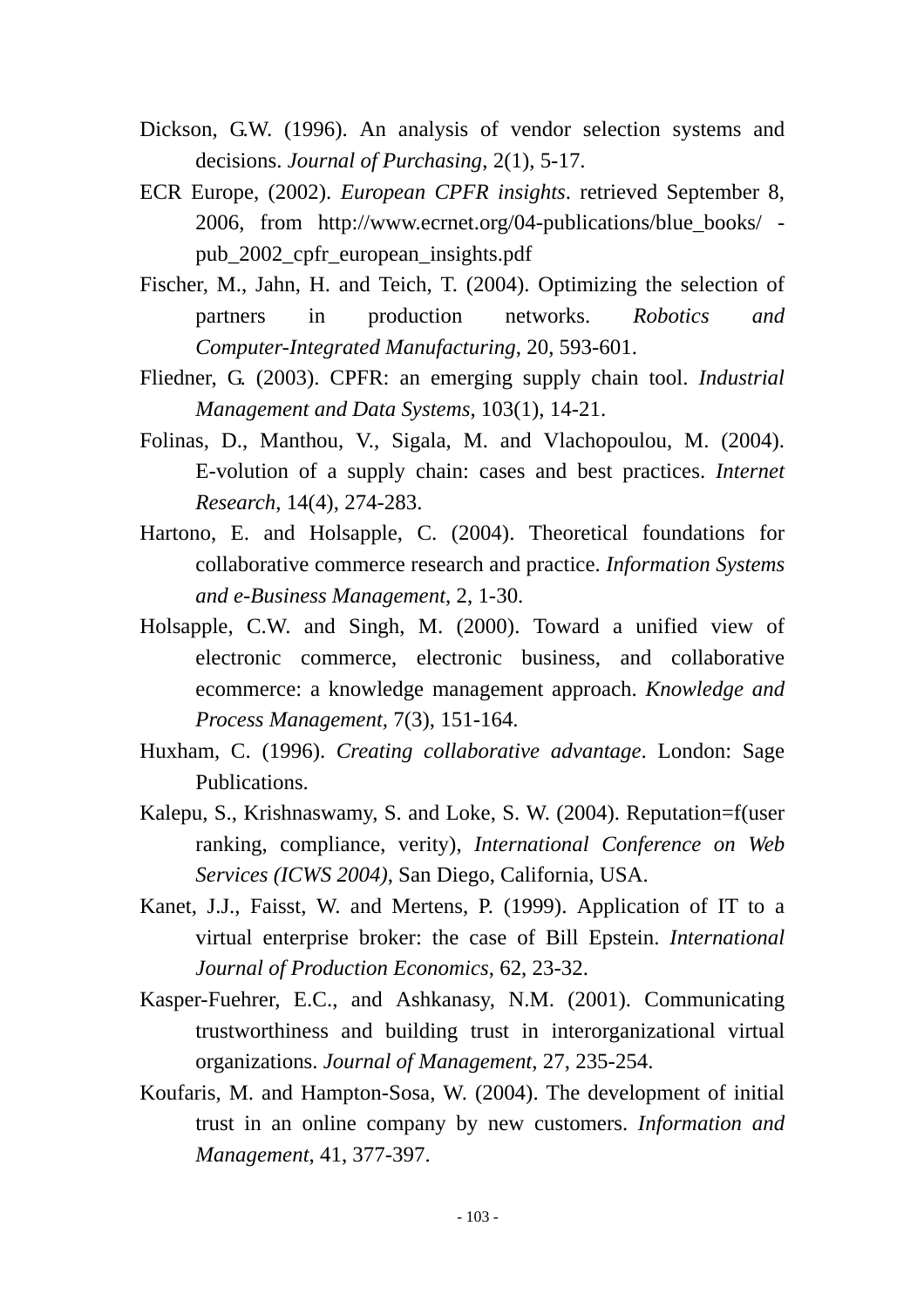- Ireland, R.K. and Crum, C. (2005). *Supply chain collaboration: how to implement CPFR and other best collaborative practices*, J.ROSS publishing.
- Jarvenpaa, S.L. and Leidner, D.E. (1998). Communication and trust in global virtual teams. *Organization Science*, 10, 791-815.
- Jharkharia, S. and Shankar, R. (2007). Selection of logistics service provider: an analytic networks process (ANP) approach. *Omage*, 35, 274-289.
- Jiao, J., You, X. and Kumar, A. (2006). An agent-based framework for collaborative negotiation in the global manufacturing supply chain network. *Robotics and Computer-Integrated Manufacturing*, 22, 239-255.
- Josang, A., and Ismail, R. (2002, June). The Beta reputation system, *15th Bled Electronic Commerce Conference*, Bled, Slovenia.
- Josang, A. and Pope, S. (2005). Semantic constraints for trust transitivity, *Asia-Pacific conference on Conceptual modeling 2005*, Australis.
- Josang, A., Ismail, R. and Boyd, C. (2007). A survey of trust and reputation systems for online service provision, *Decision Support Systems*, 43, 618-644.
- Kwon, I.W. and Suh, G.T. (2004). Factors affecting the level of trust and commitment in supply chain relationships. *The Journal of Supply Chain Management*, 40(2), 4-14.
- Liu, F.H. and Hai, H. L. (2005). The voting analytic hierarchy process method for selecting supplier. *International Journal of Production Economics*, 97, 308-317.
- Marsh, S. P. (1994). *Formalising trust as a computational concept.* Unpublished doctoral dissertation, University of Stirling, Scotland UK.
- McCarthy, T. M. and Golicic, S. L. (2002). Implementing collaborative forecasting to improve supply chain performance. *International Journal of Physical distribution and Logistics Management*, 32(6), 431-454.
- Milgram, S. (1967). The small world problem. *Psychology Today*, 2, 60-67.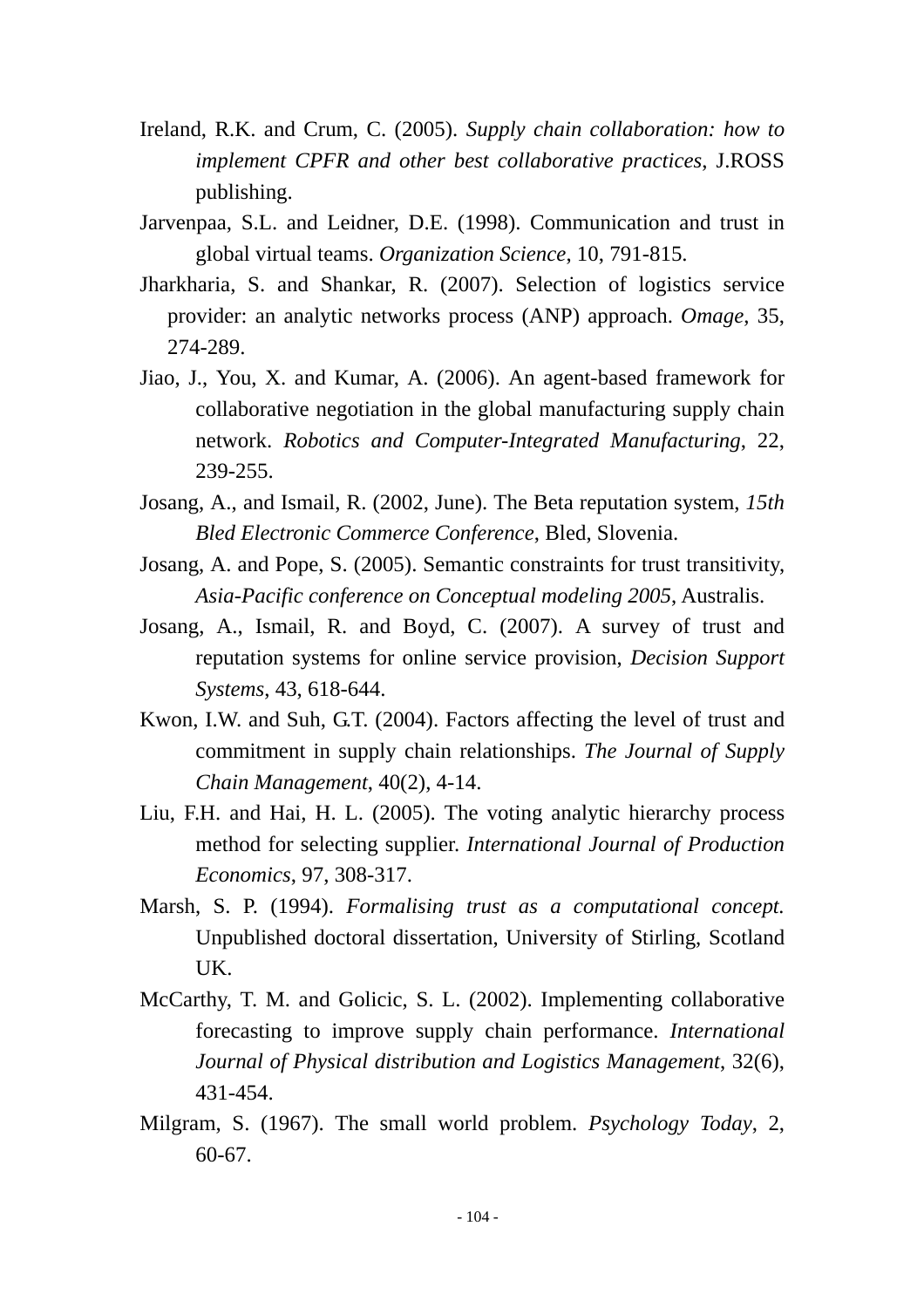- Mikhailov, L. (2002). Fuzzy analytical approach to partnership selection in formation of virtual enterprises. *Omega*, 30, 393-401.
- Mui, L., Mohtashemi, M. and Halberstadt, A. (2002). A computational model of trust and reputation. *HICSS-35'02*, Hawaii.
- NAICS, (2002). *2002 NAICS Codes and Titles*, Retrieve December 20, 2006, from http://www.census.gov/epcd/www/naics.html.
- Noekkentved, C. (2000). *Collaborative Process in e-supply networks.* European SAP Centre of Expertise, PricewaterhouseCoopers.
- Norman, P. M. (2002). Protecting knowledge in strategic alliances: resource and relational characteristics. *Journal of High Technology Management Research*, 13(2), 177-202.
- Powell, W. (1987). Hybrid organizational arrangements: new form or transitional development?. *California Management Review,* 30(1), 67-87.
- Ratnasingam, P. (2001). *International trust in business to business e-commerce*. Unpublished doctoral dissertation, The ERASMUS University Rotterdam, Rotterdam, Netherland.
- Ratnasingam, P. (2005). Trust in inter-organizational exchanges: a case study in business to business electronic commerce. *Decision Support System*, 39, 525-544.
- Resnick, P., Seckhauser, R., Friedman, E. and Kuwabara, K. (2000). Reputation systems. *Communication of the ACM*, 43(12), 45-48.
- Rudberg, M., Klingenberg, N. and Kronhamn, K. (2002). Collaborative supply chain planning using electronic marketplaces. *Integrated Manufacturing Systems*, 13(8), 596-610.
- Sako, M. and Helper, S. (1998). Determinants of trust in supplier relations: evidence from the automotive industry in Japan and the United States. *Journal of Economic Behavior and Organization*, 34(3), 387-417.
- Saunders, C., Wu, Y., Li, Y., and Weisfeld, S. (2004). Interorganizational trust in B2B relationships, *International Conference on Electronic Commerce 2004*, Netherland.
- Seppanen, R., Blomqvist, K. and Sundqvist, S. (2007). Measuring inter-organizational trust – a critical review of the empirical